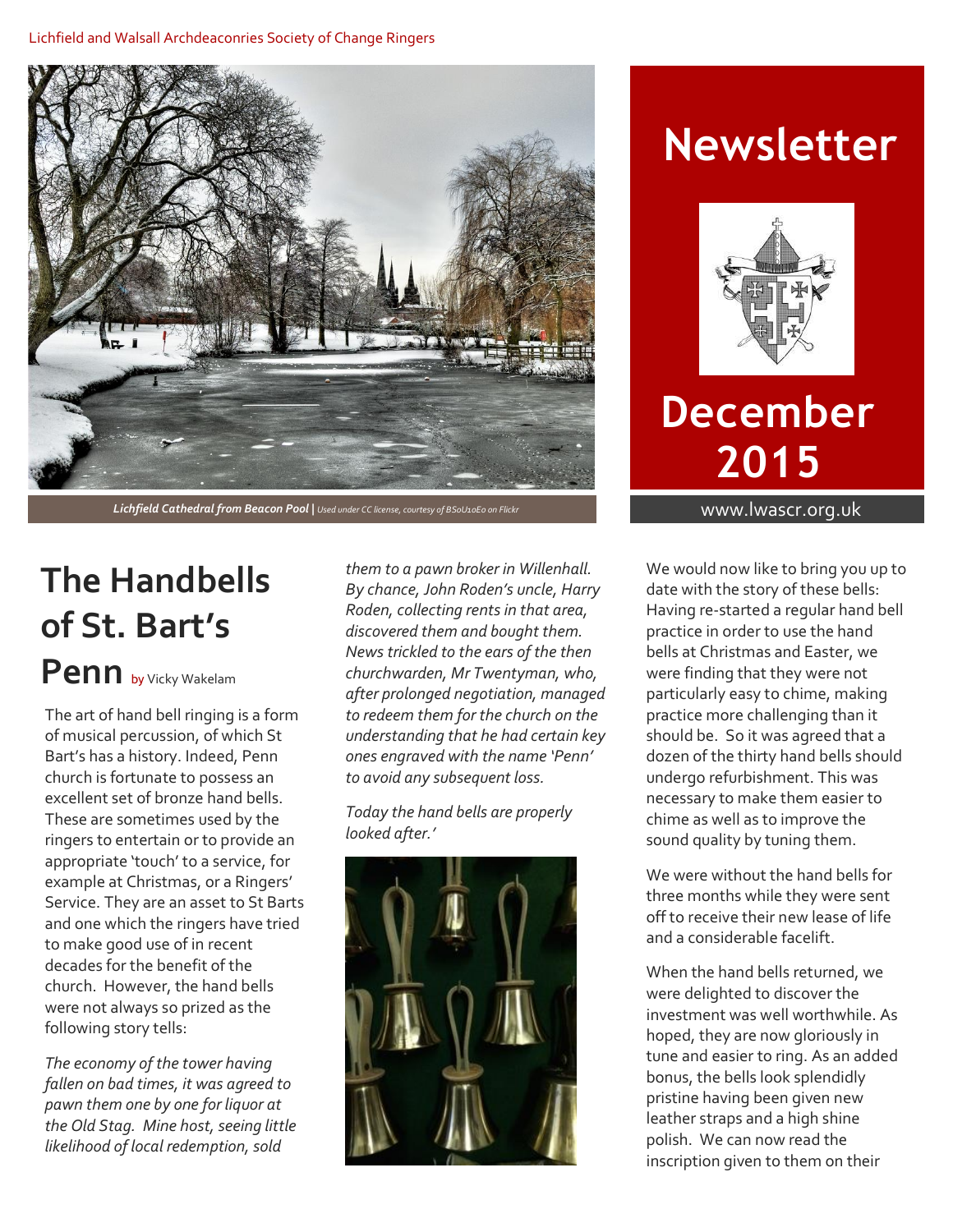previous return to St Barts: *'St Bartholomew's, Penn.'* The bells deserve to be used and heard by our church and local community and this is now one of our aims.

Therefore we are asking for anyone who is interested in hand bell tune ringing to join us. We already have about eight hand bell ringers but would welcome potential new recruits. There has recently started a regular fortnightly hand bell practice, on Tuesday's at 7.30pm in the bell ringing chamber. Visitors would be made welcome at these practices to try their hand at tune ringing with the group.

We look forward to refurbishing the remaining eighteen hand bells in time and will keep you posted.

Contact Vicky: *vickywakelam@blueyonder.co.uk*

## **Meet the new Ringing Master**

by Derek Giddins

Having recently been elected Ringing Master for the Lichfield and Walsall Archdeaconries Society and also being a new arrival to the area, I thought it would be helpful to give you a brief history of myself.

In 1965 my sister (already a bell ringer) suggested I took the opportunity to learn to ring at St Johns Merrow, a 6 bell tower in the Guildford District. My progress was slow as I had other interests at the time. I finally got the ringing bug in the early seventies!

In 1976, I changed my home tower to Guildford Cathedral (ring of 12) stayed at the Cathedral until the early nineties, although never ringing peals on the 12. I achieved 2

peals on the back 10. My overall peal total being a mind blowing 19! I have never kept quarter peal records but it will be in the hundreds, from doubles to Maximus.

Due to family commitments in the mid-nineties, I chose to balance family life with ringing and found it easier to ring at my local Parish Church in Shalford (ring of 8) just south of Guildford, I was tower captain at Shalford for a few years until 2010, also whilst down south held the post of Guildford District Ringing Master for 12 months. My late wife was also a bell ringer and worked for the ringing world when their offices were in Guildford. I have a son who rings at Southwark in London and one of my two daughters also learned to ring.



I remarried in 2013 to Gilly (who informed me she did try bell ringing in her school years but broke a stay and has never touched a rope since!) We chose to move to the Midlands as my sister lives in Fradley and Gilly was from Nottingham. We were on holiday two years ago and spotted our house in Handsacre. This fitted in nicely with my retirement in March 2014. Whilst our house is two doors

from the Old Peculiar Public House, in no way did this influence our decision in buying the property! (An added bonus was a very nice ground floor ring, St John's Armitage)

My other interests include off road trail riding, and on road cycling, and of course the usual DIY and helping Gilly in the garden.

Over the coming months I look forward to meeting my fellow ringers when visiting you at your home towers and at Society events.

Contact Derek: *ringingmaster@lwascr.org.uk*

### **Drayton Bassett: order placed!** by John Mulvey MulveyGiddins

At the November meeting, the PCC agreed to place the order for the three new bells. The hope is that news of work about to start will bring in the few thousand that we need to complete the whole project, including sound control and a new ringing room floor to shorten the draught.

A few days later, there came some sad news, as the churchwarden, Don Hellmuth, who had been a strong supporter of the project and who was to send the letter from the PCC ordering the bells, died suddenly.

I quickly checked with the foundry and in his usual efficient fashion, he had sent off the order the previous day. It was a great pleasure to be able to ring the bells for his memorial service, which was standing room only. It is hoped that he can be commemorated with an inscription on one of the bells, or headstocks.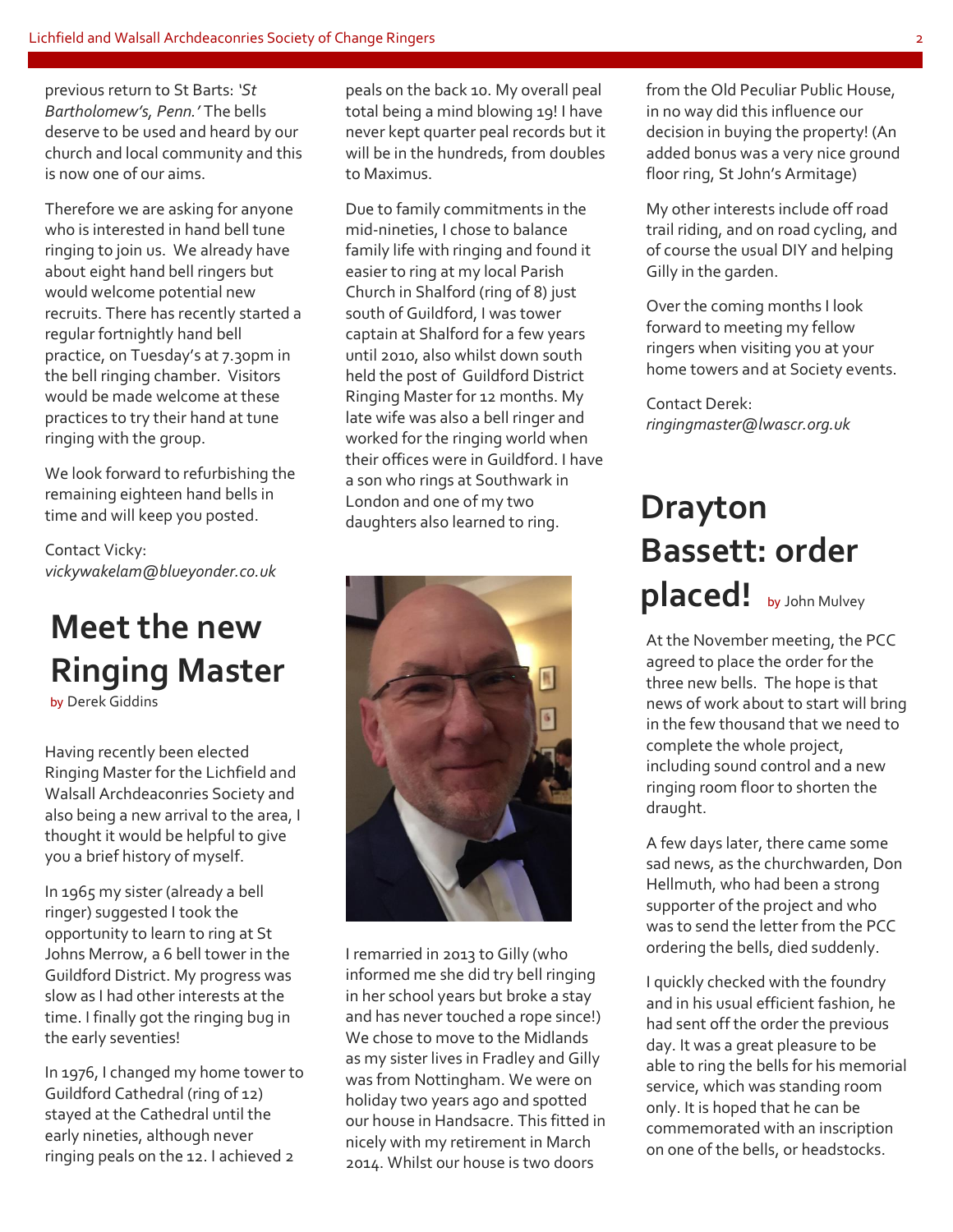A few days later I heard that, because of the full order book at Taylors, the casting date would be Wednesday, 13th April 2016.

The parish are already organising a trip to the foundry to view the casting. Among the group will be Year 5/6 from the local school who are going to record the casting and installation of the bells as a project.

There is not yet a date for the installation of the bells, but it is hoped that this will be sometime in June or July 2016. In the meantime, it is hoped that the electrics can be installed, the traps made and the new ringing room floor installed.

Andrew Ogden has also very kindly offered to dismantle the fittings of the present treble bell which are to be reused and move the third bell which is over the proposed trap door.

As far as funding is concerned, I have received an offer of a grant of £150 to preserve the present 1713 treble bell for chiming and £500 from the local parish council towards the cost of the new ringing room floor and furnishing the room. Still a little bit of money to raise, but another quiz night is planned for the New Year - details later.

### Contact the appeal:

**mfjohn1@ntlworld.com**

**07760 367570**

## **Tower web pages** by Matt Gallon

LWASCR website: extra tower information **LWASCK WEDSITE: EXTER TOWER INTOTIMATION**<br>as Society website includes a page for each tower, offering viations action consider on bove's Guide. Please complete this form, so that a page can be completed for your<br>diable on

| Please state placename and church dedication                     | What tower are you giving information about? * |
|------------------------------------------------------------------|------------------------------------------------|
|                                                                  |                                                |
|                                                                  |                                                |
|                                                                  |                                                |
|                                                                  |                                                |
|                                                                  |                                                |
|                                                                  |                                                |
|                                                                  |                                                |
| About the bells<br>Simulator installed<br>Ground floor ring<br>Ð |                                                |

#### **Complete the online form**

We have the facility to provide each tower with a separate page on the society website to include extra information such as:

- Contact details
- Directions
- History and details of the bells
- Recording of the bells
- Local refreshments
- Access arrangements etc.

To get a page set up, all you need to do is complete a brief online form with the information, I will do the rest!

Please also take a moment to check the information recorded on the website for your tower and let web@lwascr.org.uk know if there are any updates required.

### Complete the online form here for a tower web page:

**http://bit.ly/1JrgpHh**

### **New ringing times at Barton**

The practice night at St James' church Barton under Needwood has changed.

It is now 7.30-9.00pm on Wednesdays. There are four learners, three of whom are children aged 13, 12 and 8, and three experienced ringers.

If anyone felt like coming along to help we would be delighted to see you. Jill Rogers

### **Congratulations all round..**

Congratulations to John Daubner and Marjorie Clive – both presented with their Life Member certificates at the recent AGM.

Well done also to Richard Bower of Penkridge, who rang his first peal at Sandon on November 24th (see overleaf).



**Marjorie Clive & John Daubner**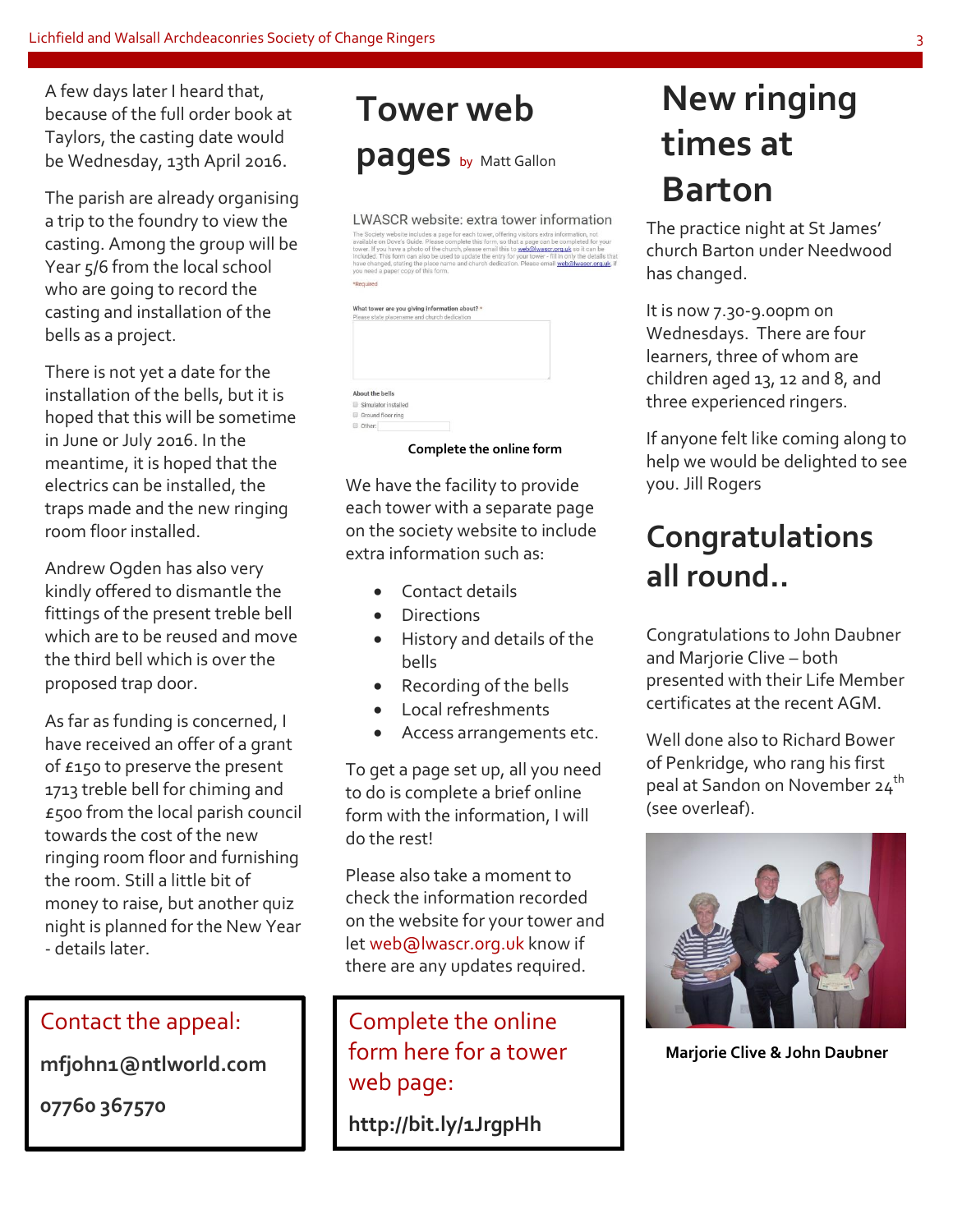

**Richard Bower, after his first peal**

**You are welcome to share your ringing stories in these pages, including those from many years ago. John Burton passed on this story of eleven quarters in a day – a record back in 1974.**

One Tuesday in January, we were sitting in the pub after our regular Tuesday quarter, when the subject of the North Notts ringers' ten quarters in a day cropped up. We were all praising this achievement, when John half-jokingly suggested that we should try to beat it. At first we were very dubious, but the effect of the beer found us agreeing to March 2nd as a suitable date. It was decided to aim for 12, to avoid being pipped by another band, so John, *who is renowned for his smooth talking*, was entrusted with the task of organising 12 Staffordshire sixes, and Geoff with the job of working out who should ring and conduct what.

The first attempt had to begin at 7:45a.m and so remote Blithfield was chosen. John was concerned about people oversleeping and not reaching the first tower in time. He need not have worried about oversleeping though, as it was for another reason (car trouble) that the second half of the band slithered to Blithfield nearly three quarters of an hour late!

Undeterred, we abandoned this attempt and transferred the method and ourselves to the next tower,

# **11 quarter peals in a day**

Stowe-by-Chartley. Perhaps we would still beat the ten by one quarter, if luck was with us. One or two early morning mistakes, but a well struck quarter and ten more to go. Exhortations of "keep your minds on it" followed us into the cars and we knew that any false starts could ruin the day. We slid along icy lanes to Colwich and scored a good quarter of Single Oxford on the Rudhall six.

Next stop was Mavesyn Ridware, where a cup of coffee and Linda's cookies awaited us in the sunshine. With the bells already up, we went straight into Buxton Bob and did justice to a very pleasant Taylor six. We departed and headed to King's Bromley and another excellent ring. Norwich was the method and it was Geoff's turn to ring the tenor-*a rare and momentous occasion*-and, a good steady quarter (44m) gave us four out of four.

Pangs of hunger now and a chip shop in Lichfield fortified us for St Michael's. Probably the best quarter of the day here – Oxford T.B-and even a missed heart beat or two when Steve changed composition half way through, did not put us off our stroke. At Shenstone we found more good Taylor bells and quarter number six successful-Double Oxford this time-with no mishaps.

Only five to go and a coffee break after the next one, or so we thought. Upon arriving at Little Aston we found some unscheduled repairs to the louvres, and ladders all over the frame. Ah well, coffee break before ringing. Perhaps this put us off our stride a little, for when the ladders had been put away, we had our only miscall of the day and so now we were late. A hasty change in method, and a fast quarter of Plain Bob (34m) in an effort to catch up a bit.

By John Burton

Leaving sweat on the floor, we rapidly negotiated the lanes to Great Barr, where Reverse Canterbury was scored, with one or two three quarter dodges, just to keep the conductor on his toes.

Still behind schedule, but perhaps a quick tea and we would be on time again? John Burton's mother must be given credit for fixing up a rapid, but superb tea for twelve, and feeling refreshed we changed cars and sped to Pelsall only a few minutes late. Another quick quarter – Kent T.B. this time and only two more to go.

Fatigue was overtaking us all, for disaster struck on the Barwell 6 at Rushall, where with only three courses to ring a swap was discovered. What else but stop? What could we do? 8.25pm and another one after this? The Rector of Aldridge would never let us ring a quarter at half past nine, or would he? So we went cap in hand to Aldridge.

Perhaps we had not given him credit: after a quick explanation he shouted his permission through the bathroom door. At the time when most thirsty ringers would have been in the local, for quite a time. Philip called "That's all" for St Clements. We had done it! A quarter past ten and six tired ringers joined the ladies in the comfort of the cricket club.

The day's statistics were 13,980 changes in the course of the quarters, but a grand total of 15,200 by the band during the day.

**Of the six ringers, Geoff Pick and John Burton still ring locally. Richard Dorrington rings in Cornwall, Ken Russell at Dumfries. Steve Yates (father of Ann Ogden) still produces compositions for Stuart Hutchieson. Phil Johnson died some years ago.**